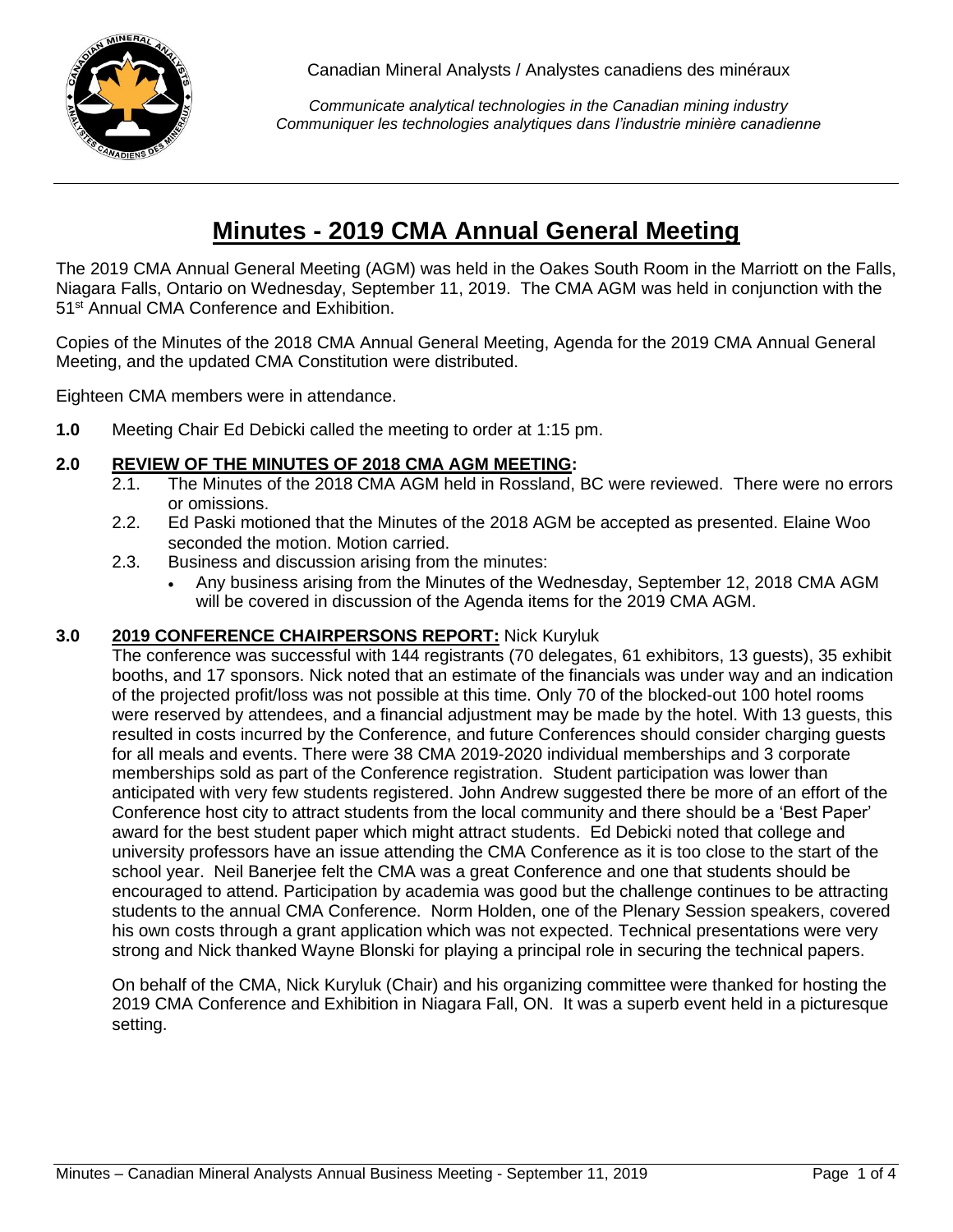

*Communicate analytical technologies in the Canadian mining industry Communiquer les technologies analytiques dans l'industrie minière canadienne*

# **4.0 CMA TREASURERS REPORT:** Sean Murry

Sean Murry distributed copies of the CMA Financial Statement for the period September 1, 2018 to August 31, 2019, copies of the CIBC bank account statement ending July 31, 2019, and copies of the CMA's GIC renewal confirmation.

Sean reported that CMA is in good financial shape which will allow for continued funding of scholarships and equipment/program grants. The 2018 Trail/Rossland, BC Conference generated a profit of \$29,065.52. Scott Daniels (Chair) and his organizing committee were acknowledged and thanked for hosting another successful CMA Conference.

At the 2018 CMA AGM, it was decided to align the CMA membership year to be more in line with the annual CMA Conference. As a result, the membership year will be September 1<sup>st</sup> to August 31<sup>st</sup> of the following year. In 2019-2020 3 individual and 3 student/retired memberships have been purchased to date for a total of \$225.00. CMA membership fees (individual and corporate) paid as part of a delegate's CMA Conference registration is remitted separately to the CMA and is not considered part of the Conference revenue.

A total of \$20,000 was advanced to the 2019 CMA Conference. If the 2019 Conference is successful, the \$20,000 advance will be returned to the CMA which will put the CMA in a strong financial position.

In 2019, five \$1,000 scholarships were awarded with 4 going to BCIT and 1 going to CGEP (Sept. Iles, QC). This is one fewer scholarship than in previous years because no scholarship applications were received from any other institutions. Sean Murry reminded the members to encourage colleges and universities to submit their applications for scholarship funding. Cathy Wylie asked if scholarship funding could be applied to support unemployed laboratory workers. Members were reminded that the scholarships are intended for students in colleges and universities studying fire assaying and chemical engineering technology but not pure chemistry programs.

The BCIT Assayer Training Program was awarded a \$20K equipment grant to significantly offset the cost for the purchase of a Mettler Toledo microbalance.

The 2018 Trail/Rossland, BC Conference returned the \$1,000 seed money advance.

CMA has a \$25,376.38 GIC which renews automatically and is used as a cushion to ensure funds are available to fund scholarships and cover off a potential CMA Conference financial loss.

Richard Bredl moved that the Treasurers Report be accepted as presented. Ed Paski seconded the motion. Motioned carried.

Ed Debicki thanked Sean Murry for his service and commitment to the CMA as the Treasurer in a volunteer capacity. Sean Murry had to leave the meeting at this point in order to catch his flight back to Vancouver, BC.

## **5.0 CMA MANAGING SECRETARYS REPORT:** Ed Debicki

Ed Debicki continued in the position as the CMA Managing Secretary.

At the 2018 CMA AGM the membership year was changed to run from September  $1<sup>st</sup>$  to August 31 $<sup>st</sup>$  of</sup> the following year to coincide more closely with the annual CMA Conference which is held in mid-September. All 2018 memberships were extended to August 31, 2019.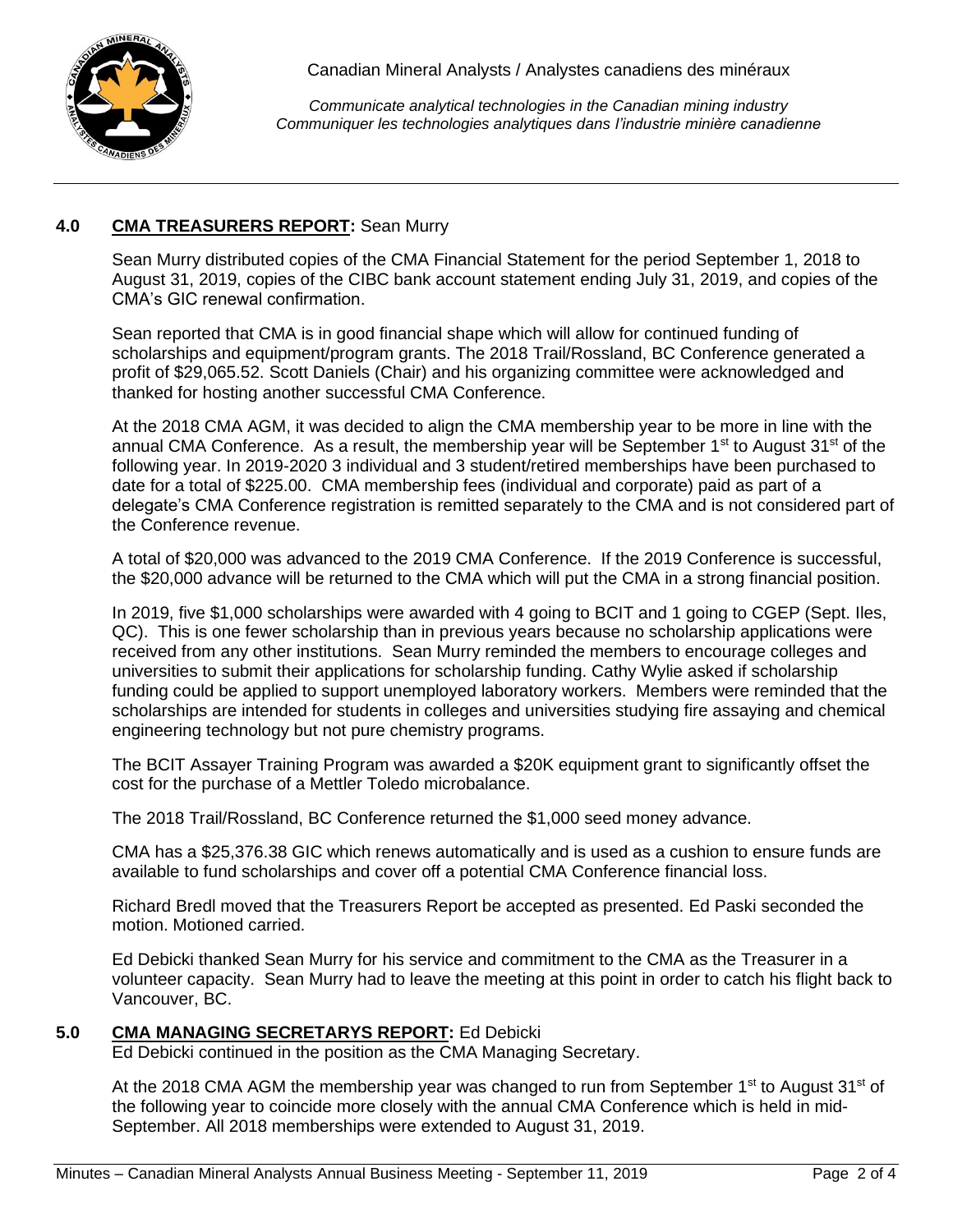

*Communicate analytical technologies in the Canadian mining industry Communiquer les technologies analytiques dans l'industrie minière canadienne*

In 2018 - 2019, CMA had 49 individual memberships, 2 lifetime memberships and 5 corporate memberships. For the 2019 - 2020 membership year, starting September 1, 2019, CMA had 6 individual memberships, 3 lifetime memberships, and 1 corporate membership. An additional 38 individual memberships and 3 corporate memberships were added as a result of registrations for the Niagara Falls, ON CMA Conference.

The final stages of organizing the CMA files received from John Gregorchuk, previous CMA Managing Secretary, was completed. The CMA files are very complete. Wes Johnson was able to provide missing copies of several Conference Proceeding Volumes. Linda Melnbardis may be able to fill in any other gaps from her father's files.

CMA advertising and communication included updates to the CMA website, and production and distribution of two CMA newsletters

Revisions and updates continued to be made to the CMA website in collaboration with the CMA web master.

The Program and Abstract Volume for the 50<sup>th</sup> Annual CMA Conference in Trail/Rossland, BC, and the 2018 AGM Minutes were posted on the CMA website. On the 'Members Only' password-protected page a list of delegates and exhibitors with their contact information, copies of the technical presentations and photographs for the 50<sup>th</sup> Annual CMA Conference in Trail/Rossland, BC were posted.

A Wikipedia entry was prepared, and an attempt to post the entry was declined by Wikipedia. The entry was deemed to not have any credibility as there were no published references or external links. Further action to have the Wikipedia entry accepted will involve work with CMA-affiliated organizations to determine which ones have information posted about the CMA on their websites which can be used as links on the Wikipedia entry. Possible links may be available at BCIT, CGEP, BC Assayers, CMA corporate members, CMA Conference sponsors, etc. Alex Kuhnert suggested that links might be established with CIM and NRCan, and he could provide contact information for both organizations. Cathy Wylie and Scott Daniels noted that possible links may be the CMA Conference websites and BC Assayers websites. Another possible source of links are instrument manufacturers who list the annual CMA Conference on their websites.

The CMA Facebook page was inactive and received very few visits.

## **6.0 2020 CMA CONFERENCE AND EXHIBITION:**

- 6.1 The 2020 CMA Conference and Exhibition (52<sup>nd</sup> Annual Conference) will be held in Montreal, QC, and hosted by SCP Science. The dates will be one month later (October 18 - 22 2020).
- 6.2 Richard Bredl moved that Montreal, QC be accepted as the location and SCP Science be the host for the 2020 CMA Conference. Linda Melnbardis seconded the motion. Motion carried.
- 6.3 As the Chair of the 2020 CMA Conference in Montreal, QC has not been determined, there was no motion to accept the appointment of the Conference Chair.

# **7.0 CMA REGULAR BUSINESS:**

7.1 Sean Murry agreed to continue as CMA Treasurer. John Andrew made a motion that Sean Murry continue as the CMA Treasurer for 2019 - 2020. Elaine Woo seconded the motion. Motion carried.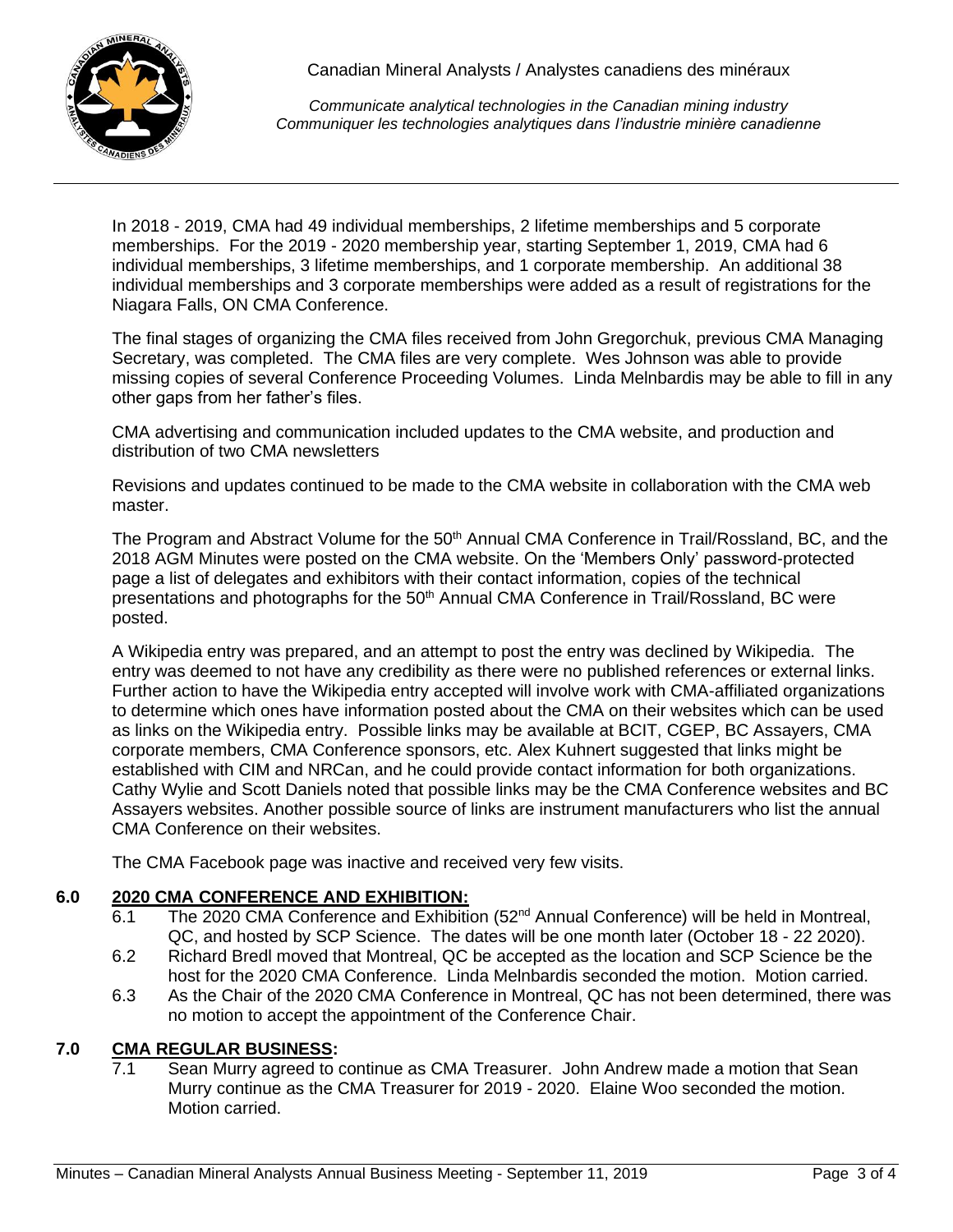

*Communicate analytical technologies in the Canadian mining industry Communiquer les technologies analytiques dans l'industrie minière canadienne*

- 7.2 Ed Debicki agreed to continue as the CMA Managing Secretary. Elaine Woo made a motion that Ed Debicki continue as the CMA Managing Secretary. John Andrew seconded the motion. Motion carried.
- 7.3 The CMA does not operate with a formal executive committee. The CMA Steering Committee (SC) comprised of the CMA Treasurer (Sean Murry), CMA Managing Secretary (Ed Debicki) and a CMA member (Jonathan Forrest) will continue to serve as the CMA's informal executive. The SC's duties are: 1) seek out organizations and individuals who are willing to take on the CMA Conference in future years, and 2) review and approve applications for scholarships and equipment/program funding. John Andrew made a motion that the CMA Steering Committee continue in its present structure. Norman Ho seconded the motion. Motion carried. Any other CMA member is welcome to join the Steering Committee.
- 7.4 With the CMA being in a good financial position, Ed Debicki (on the advice of Sean Murry) recommended that the membership fee structure for 2019 - 2020 remain unchanged for individual (\$50), student, retired and inactive (\$25), and corporate (\$500) memberships. Richard Bredl made a motion that the membership fee structure remain the same for 2019 - 2020. Ed Paski seconded the motion. Motion carried.

# **8.0 NEW BUSINESS:**

8.1 Copies of the revised CMA Constitution, approved at the September 12, 2018 CMA AGM in Rossland, BC, were distributed. The revised Constitution came into effect on Wednesday, September 11, 2019. The Constitution is a revision of the previous Constitution dated April 21, 1996.

## **9.0 OTHER BUSINESS:**

Richard Bredl suggested that the CMA Conference consider video-taping the technical sessions. Cathy Wylie felt the video tapes could be made available to all CMA members. Nick Kuryluk noted obtaining technical presentations for the Niagara Falls, ON CMA Conference was a struggle and many of the papers were submitted at the last minute, and some new means is required to encourage presenters to submit their technical paper at an earlier date. Wayne Blonski who was responsible for the technical session noted that a number of author approvals to post a copy of their technical presentation on the CMA 'Members Only' page were not obtained and it would likely be even more difficult to obtain approval to post a video copy of their presentation. Government organizations have a tedious process for approval of posting of their employee's technical presentation. Wayne also noted that he was surprised that commercial companies are becoming more hesitant to have their technical papers released for posting on the CMA website, and in some cases a very high level of executive approval was required. Neil Banerjee suggested that the CMA consider asking presenters for extended abstracts to be included in the CMA Conference Program and Abstracts Volume which would give the CMA more visibility.

Alex Kuhnert commented on the 1992 CMA methods manual and suggested it be made available for purchase. Ed Debicki noted that one or two copies are sold annually and made available electronically to anyone who purchases a copy. Elaine Woo indicated that history has shown that such documents generally do not sell well.

On behalf of the BCIT Assayers Training Program, Elaine Woo expressed a big thank you to the CMA for the scholarship funding and equipment grant funding to upgrade old equipment in support of the students and the program at BCIT.